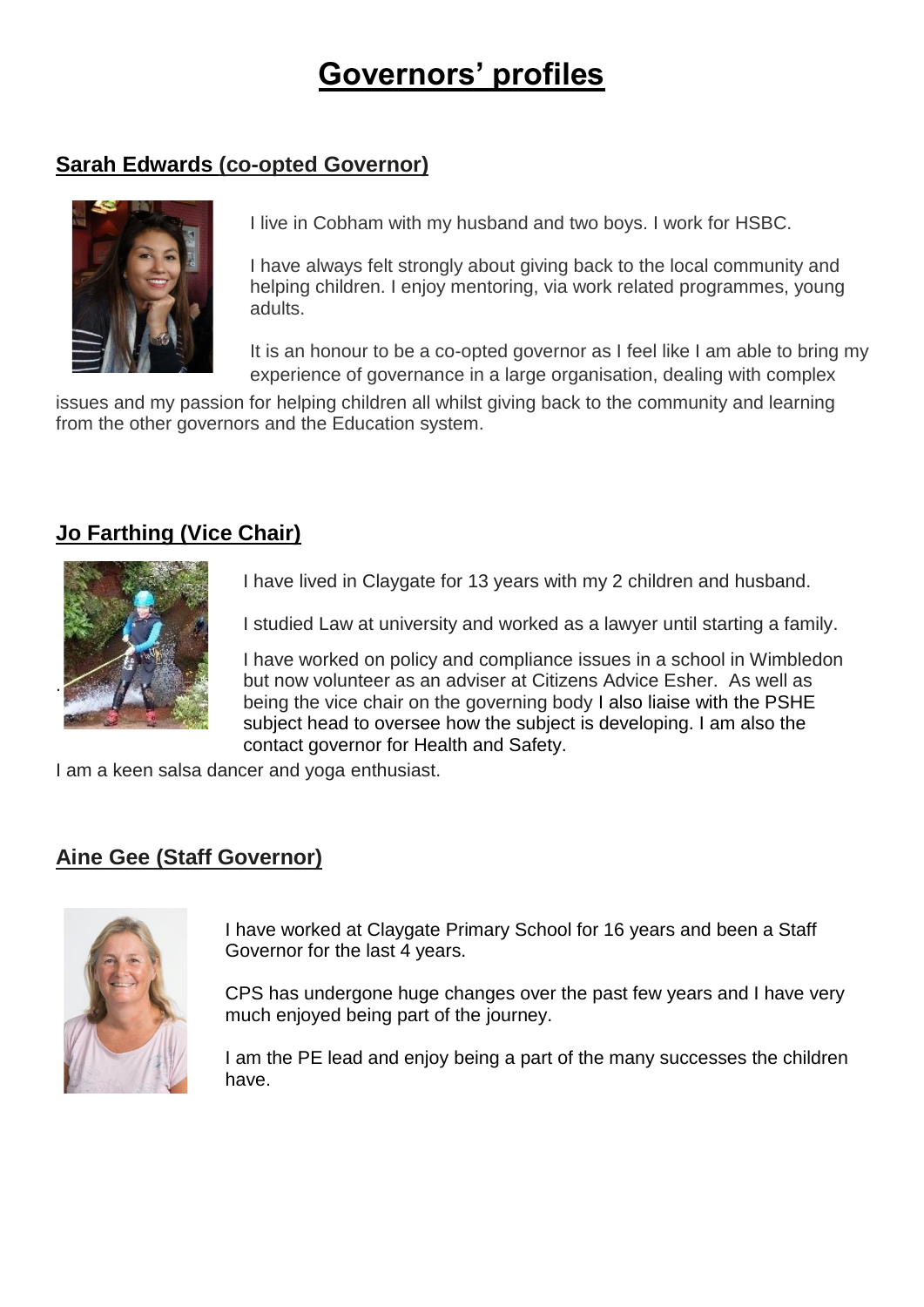# **Gillian Hall (LA Governor)**



I have lived in Claygate for 36 years, and both my daughters attended Claygate Primary School. I have always taken an interest in the development of the school as I feel it has a key role to play within the local community.

Before my retirement I was Head of Youth and Community Services for the

Royal Borough of Kingston for sixteen years, and prior to that a youth and community worker in Kingston. I was also part of the LEA Senior Management team which included Early Years, Social Services and Schools services.

I liaise with the R.E. subject lead to oversee how the subject is developing and I am on the resources committee .

I am a member of Holy Trinity Claygate and involved with the Jigsaw Pre School and in my 'spare time' enjoy travelling, walking and having fun with my grandsons!

## **William Harvey (Foundation Governor)**



.

I have been a Foundation Governor since 2018 and before that (from 2015) was an Associate Member of the governing body advising in particular on legal issues, including the school joining the Ember Learning Trust.

I have worked as an in-house solicitor for an energy company since 2009, having spent ten years prior to that in the City.

I am the link governor for Geography, History and Science. My three children have all attended the school.

I am a keen runner and skier.

#### **Ruth Kennard (Parent Governor)**



I have two children, one currently in Year 1 at CPS and one who will be starting Reception in 2021. Originally from New Zealand, I found the UK school system a very new experience and decided what better way to try and figure out how it works than to get involved in the school as a parent governor.

Outside school life, I work in financial systems for a national broadcaster and bring my experience in technology, risk and controls to my governor role.

I am the link governor responsible for Computing and EYFS.